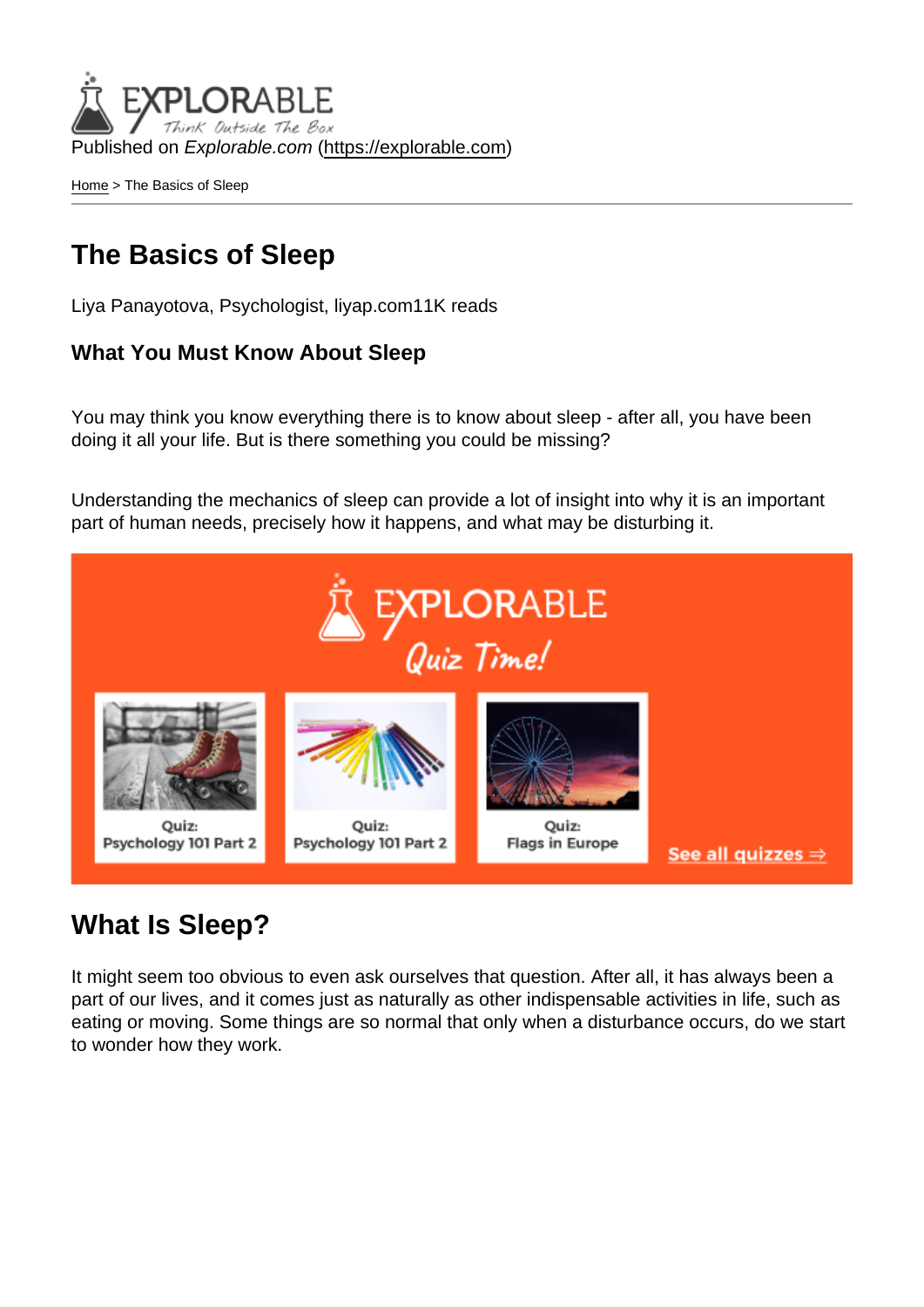Sleep is a physiological process, without which we can't survive. Although it seems like your muscular activity and consciousness have shut down, while you are sleeping, because they're not aware of the external environment, all major organs of the body are actively working during sleep. Therefore, contrary to how it may appear, sleep is far from being a passive process.

## **Circadian Rhythm**

The human mind and body are driven by the sleep-wake cycle. Here is how it works:

Surely you've heard that our bodies have "internal clocks", right? Well, this phrase refers to the circadian rhythms of our minds and bodies – this is something that nearly all living being, except for very simple organisms, on Earth have.

The term circadian rhythm includes all the processes that occur in our organisms within a 24 hour period, are cyclic. This system is regulated by the hypothalamus- the brain's area that connects the nervous system to the endocrine system. Sleep is one of these cyclic occurrences and is, therefore, a part of the circadian rhythm. Our 24-hour rhythms are calibrated to the external physical environment, more precisely, to the sunrise and sunset. In other words, the amount of light you get, can program your internal clock.

Unless the circadian rhythm is disrupted, our bodies rest, restore themselves, and can perform well during the hours we're awake. For plenty of people, this is not the case, as we'll see further on.

# **Stages of Sleep**

There are two different types of sleep. The first type is made up of four different physiological stages. Each one of these stages, and both types of sleep serve different purposes but, in the end, they keep our brain and body rested and healthy.

### **Non-REM Sleep**

The first type of sleep is called NREM (non-REM) or quiet sleep; it consists of three stages:

Stage I: is that drowsy feeling when you're falling asleep, and your brain activity starts to slow down, while your muscles relax.

- Stage II: is a period of light sleep, in which muscle activity also slows down, as does the heart rate.
- Stage III: sleep is now deeper, the low brain and muscle activity continue; there is a decrease in body temperature and blood pressure. In this stages, your body gets a fulfilling rest. Dreaming sometimes happens during this stage, although that is rare, and